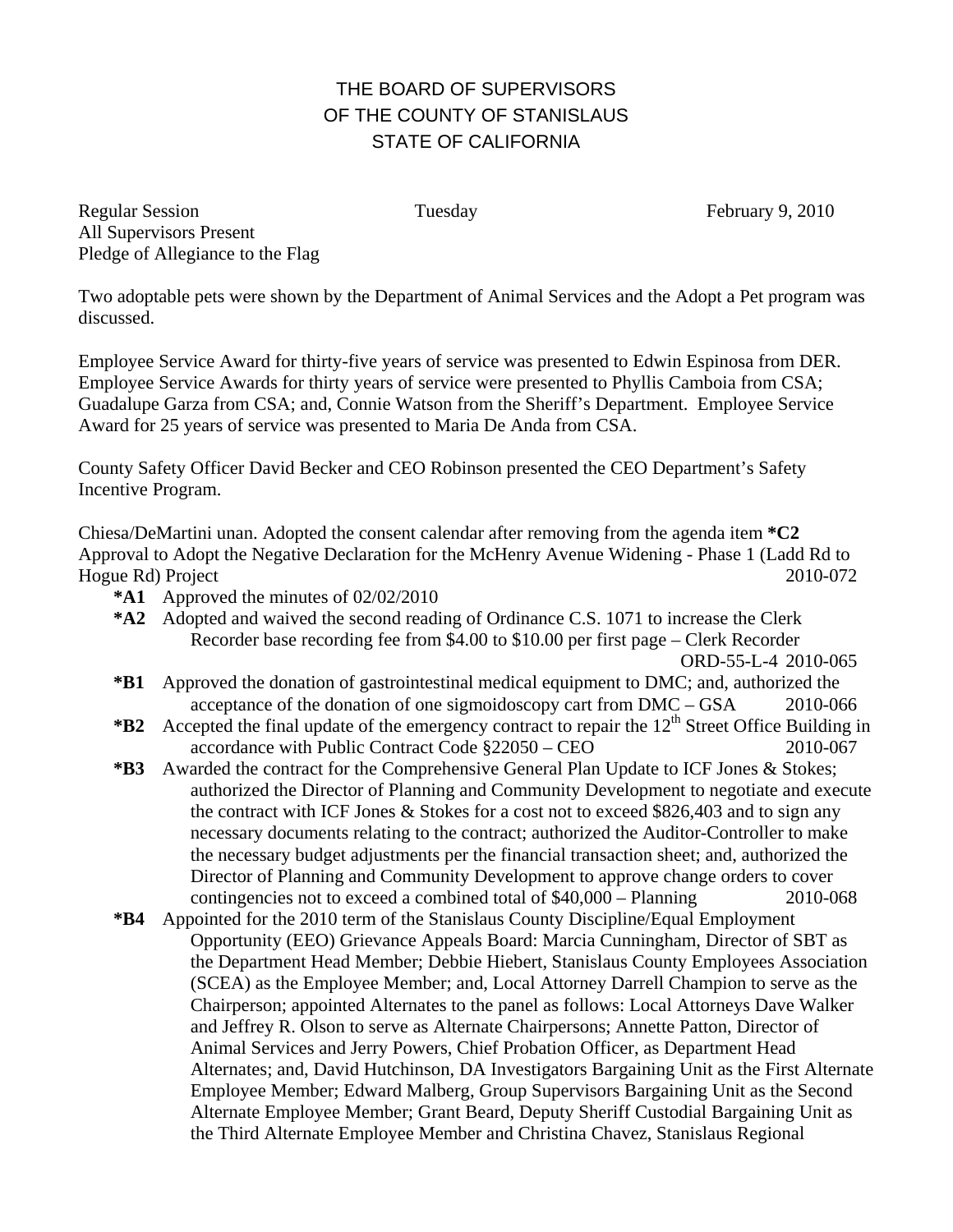Emergency Dispatchers Association (SREDA) as the Fourth Alternate Employee Member – CEO 2010-069

- **\*C1** Adopted a Resolution of Necessity to acquire real property or interest in real property by Eminent Domain for the State Route 219 Widening Project, parcel owner Beverly Irene Tillema, Trustee, for APN: 046-006-033; and, made the findings contained therein – PW 2010-070
- **\*C3** Finds that Ordinance C.S. 1072 is not subject to the CEQA (Public Resources Code, §2100 et. seq.); introduced and waived the first reading of Ordinance C.S. 1072 amending Title 11, Section 11.08.020 of the Stanislaus County Code, adding no parking zones on Reno Avenue, Santa Fe Avenue and Eleanor Avenue in the Stanislaus County unincorporated areas – PW ORD-55-L-4 2010-071

**Corr 1** Referred to the Fish and Wildlife Committee, a letter from the State of California Fish and Game Commission regarding a notice of proposed regulatory action relating to the barramundi fish.

**Corr 2** Acknowledged receipt of claims and referred to the CEO-Risk Management Division the following claims: Stefani May; Julie Sweetser; Jonathan Romero; Ronald Scott Jr.; and, Earl L. Betts.

The CEO reported that this Friday is the deadline to introduce bills for consideration by the State Legislature. He noted that Senator Steinberg is taking a leadership role regarding proposed changes to the State Budget. There is a concern that the revised budget would threaten transportation programs by authorizing local governments to raise revenue to backfill a shift away from sales tax to excise tax in the transportation area. This would improve the State's general fund position, but would put local governments in the position of having to impose a local tax to support transit programs. The Governor did not have a local tax as part of his budget proposal. SB85 (Negative Bailout) is still in the Senate Local Government Committee. County staff is continuing to work on a Federal Legislative Platform and forming a County Platform as well.

The Chairman announced that there will be a Stanislaus County Board of Supervisors Planning Workshop on Friday, 02/12/2010 at 8:00 a.m. - 3:00 p.m. at the Martin Petersen Event Center, 720 12th Street, Modesto, CA; and, the Stanislaus County 8th Annual Community Conference on Tuesday, 02/09/2010 at 6:00 p.m. - 8:30 p.m. and Wednesday, 02/10/2010 at 6:30 p.m. - 8:30 p.m. at the County Center III Learning Center, 912 Oakdale Road, Modesto, CA 95358.

Adjourned to closed session at 9:52 a.m. for conference with Labor Negotiator - Agency Negotiator: Richard Robinson. Labor Organizations: California Nurses' Association (CNA); Stanislaus County Employees Association (SCEA)/AFSCME Local 10; Service Employees' International Union (SEIU), Local 521; Committee of Interns and Residents (CAIR/CIR); County Attorneys' Association (CAA); Deputy Sheriffs' Association (DSA); Stanislaus County Sheriffs Supervisors' Association (SCSSA); Stanislaus County Deputy Probation Officers' Association (SCDPOA); Stanislaus Regional Emergency Dispatchers' Association (SREDA); Stanislaus County Group Supervisors' Association (SCGSA); Stanislaus County Sheriff Management Association (SCSMA); Stanislaus County District Attorney Investigators' Association (SCDAIA); Stanislaus Sworn Deputy Association (SSDA); and, United Domestic Workers (UDW). Government Code §54957.6. Conference with Legal Counsel - Existing Litigation: Two Cases: Building Industry Association of Central California v. County of Stanislaus, et al, Stanislaus County Superior Court Case No. 622705; and, James Wells, et al. v. County of Stanislaus, et al., United States District Court, Eastern District of California, Case No. 1:08-CV-01146-OWW-GSA. Government Code §54956.9(a). Conference with Legal Counsel - Anticipated Litigation: One Case. Government Code §54956.9(c).